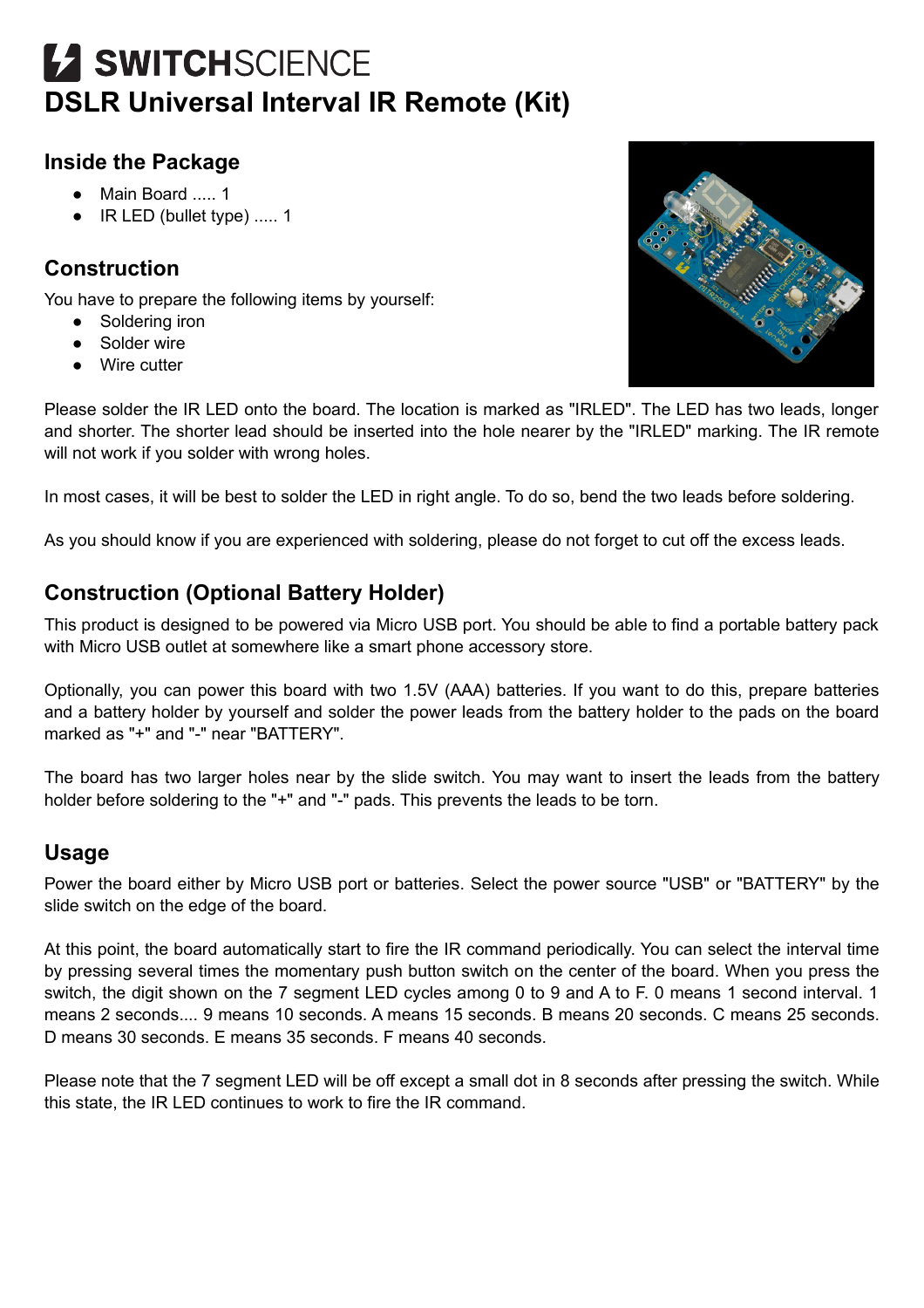## **Installation**

Please install and fix the board near by your digital SLR camera. The IR LED should face to the IR remote receiver on your camera. Cable ties may be useful to fix the board on your tripod.

# **Optinally Change the Interval Time Unit to Minute**

The unit of the interval time can be changed from seconds to minutes by connecting the two pads marked as "JP2". You will be able to select the interval time between 1 minute to 40 minutes. Please do not forget to turn off the sleep mode of your camera when you select the long interval. Some cameras may not be able to be turned off the sleep mode. Please consult with the manual of your camera.

#### **Combine the Pictures to Time-lapse Movie**

You will need movie editing software to combine the intervally shot pictures to a time-lapse movie. Such software includes TMPGenc (for Windows) and iMovie (for Mac OSX). The usage of the software is out of scope of this document.

#### **Compatible DSLRs**

Here is the list of confirmed DSLR makes and models to be compatible.

- **Canon**: 7S, 7, 10, 55, 100P, 100, Kiss 7, Kiss 5, Kiss Lite, Kiss III L, Kiss III, IX E, 5D Mk II, 7D, Kiss DX, Kiss X2, Kiss X3, Kiss X4, Kiss DN
- **Nikon**: D40, D50, D60, D70, D80, D90, D3000, D5000, Nikon 1 J1
- **OLYMPUS**: E-30, E-3, E-410, E-520, E-620
- **Pentax**: K-5, K-x, K-m, K-r, K-01, K20D/10D, K200D/100D, \*ist DS/DL, Compact Digital Camera with IR Remote
- **Sony**: α55, α230, α380, α550, α700, α900, NEX-5, NEX-7
- **Sigma**: SD14, SD15 (ch1 only)

# **Support**

Please understand we cannot provide technical support for this product. All information we can provide is on this document. If you find defects on this product, please let us know.

Switch Science, Inc. support@switch-science.com